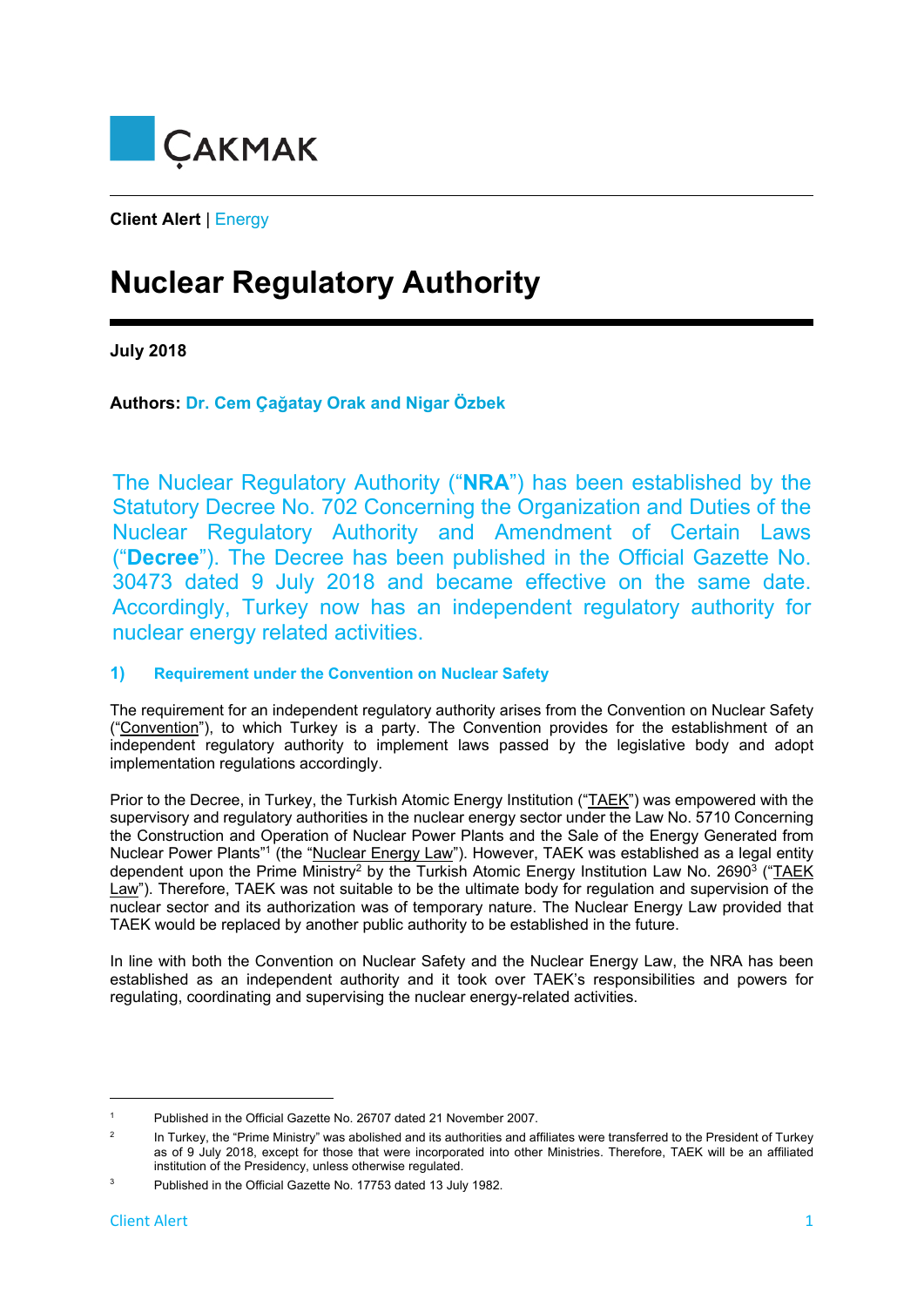# **2) Structure of the NRA**

The Decree provides that the NRA shall be composed of a board and a presidency:

- The board will be the decision making organ of the NRA. The first members of the board shall be appointed within two months following the effective date of the Decree, which is 9 July 2018. The board shall hold its first meeting within two weeks following the appointment of its members. The board shall consist of five members. The authority to appoint the board members is granted to the President of Turkey.
- The organizational structure and procedures to be followed regarding the appointment of the presidents and vice presidents of the presidency of the NRA, as well as the duties and authorities of the presidency, shall be provided under a regulation to be issued by the President of Turkey.

The activities, matters and areas to be regulated by the NRA and the duties and authorities of the NRA will be determined by the President of Turkey. In addition, the NRA shall be associated with the Ministry that will be determined by the President of Turkey. Although there is no determination of the President on this issue yet, the Decree itself refers to the Ministry of Energy and Natural Resources ("MENR") in the definition section of the "Ministry"; thus, it can be assumed that the NRA will be associated with MENR.

## **3) Current Role of TAEK**

The Decree does not abolish TAEK or repeal the TAEK Law; however, the authorities of TAEK concerning nuclear energy are now limited to the disposal of radioactive wastes and the preparation of a National Radioactive Waste Management Plan Draft that must be submitted to MENR every 5 years starting from 2020. TAEK will also continue to perform its activities under the TAEK Law, other than those covered by the Decree as the authorities of NRA. The Decree provides that all plants, equipment, materials and activities regarding nuclear energy and ionizing radiation are within the scope of the Decree.

Accordingly, all protocols, agreements, undertakings, contracts, rights, receivables, debts, lawsuits and execution proceedings of TAEK concerning safety, security and nuclear assurance related regulatory and supervisory activities will be transferred to the NRA without the requirement of an additional transaction as of the publication date of the regulation regarding the organization of the NRA. The NRA will decide which duties of TAEK given under the international agreements will be transferred to the NRA. The NRA will also use those assets of TAEK to be decided with a separate protocol.

#### **4) Licensing Requirement**

Pursuant to Article 4 of the Decree, an authorization must be obtained from the NRA to perform the activities falling within the scope of the Decree. Article 4 further provides that the NRA may determine the activities for which no authorization is required but for which a notification would be sufficient. It also provides that the issues that are subject to an authorization certificate or approval by the NRA and the activities that require a permit and/or license to be obtained from the NRA will be determined by the President of Turkey.

The Decree does not specify the timetable and the administrative procedure to be followed by the NRA during the licensing process. It provides that certain fees shall be paid to obtain the licenses; however, no further detail is provided by the Decree in this regard. On the other hand, it provides that the NRA shall determine considerations and address these issues in a regulation within one year following the Decree's effective date of 9 July 2018.

#### **5) Liability**

The main provision set forth under the Turkish legislation regarding liability for a nuclear accident is the direct reference to the Paris Convention on Third Party Liability in the Field of Nuclear Energy ("Paris Convention") in the Nuclear Energy Law. In accordance with the Paris Convention, only the operator of a nuclear power plant shall be liable for damages arising from a nuclear accident, on a strict liability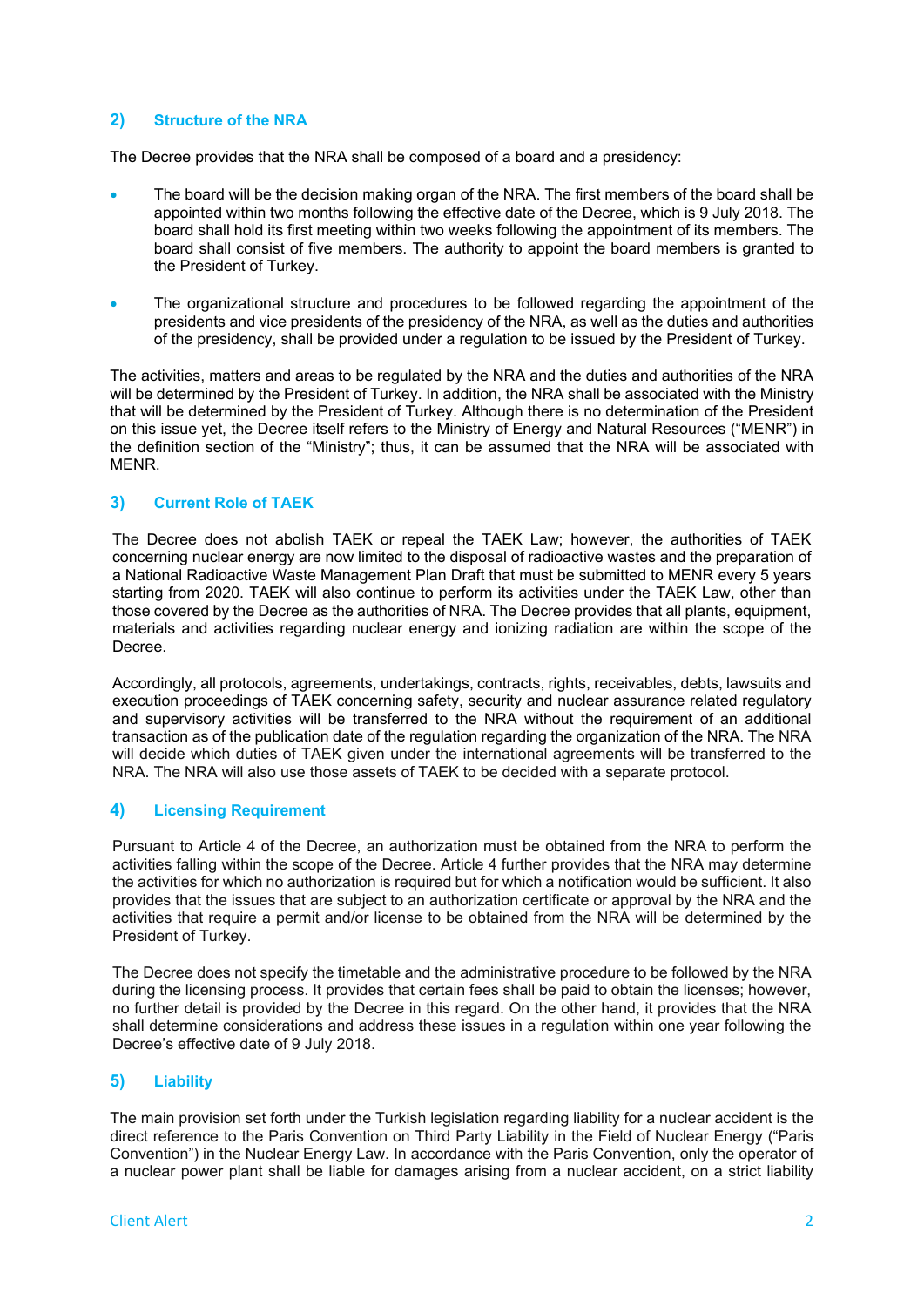basis and irrespective of fault. There are two exceptions to this rule where the operator is entitled to recourse to third parties: (i) in case the damage results from a nuclear accident caused by an individual's willful misconduct (including acts or omissions), the operator shall have the right of recourse against such individual and (ii) in case a right of recourse is provided for the operator by a contract, the operator shall have the right of recourse in accordance with the contract.

The Decree also provides for strict liability and explicitly repeats the same rule by stating that the authorized operator shall be responsible concerning the nuclear activities; taking the respective safety and security measures, complying with the legislation, and fulfilling due obligations do not reduce the liability of the authorized person. It is also clearly stated that the NRA shall have no liability just because of its control and authority over the authorized person.

#### **6) Technical Support Corporation**

The Decree provides that a company under the trade name of NÜTED Nükleer Teknik Destek Anonim Sirketi ("NÜTED"), shall be established to provide services required by the NRA in implementing its duties under the Decree such as support, analysis, consultancy, auditing, training and certification. NÜTED will start to operate after its registration to the relevant Trade Registry. The Decree does not provide any specific time period for such registration.

Article 13/6 of the Decree provides, save for the duties and authorities of the NRA, that the President of Turkey shall be authorized to adopt required regulations regarding the principles and procedures to be followed for the activities of NÜTED and the establishment of a corporation or acquiring shares of the existing companies in Turkey or abroad.

Furthermore, the Decree provides that the initial capital of NÜTED shall be one million Turkish Lira, to be paid by the Treasury. At least 51% of the shares of NÜTED shall be owned by the NRA.

## **7) Waste Management and Decommissioning Fees and Accounts**

The Decree does not bring any change in the essence and amounts to be paid for the waste management and decommissioning. Article 6 of the Decree envisages that the relevant facilities producing radioactive waste will deposit certain amounts to "the radioactive waste management special account" and "the decommissioning special account" to be held at MENR. The amount is determined as 0,15 cent/kWh for the nuclear power plants in line with the repealed provisions of the Nuclear Energy Law and existing bilateral agreements of Turkey regarding the establishment of nuclear power plants. The amount to be deposited by the facilities producing radioactive waste, other than the nuclear power plants, will be determined in accordance with the type of the plant as well as the amount, category and activity of the waste. The amounts in the mentioned special accounts shall be used as follows:

- The amounts deposited to the radioactive waste management special account will be transferred to TAEK for its expenses arising from its studies regarding the waste disposal areas, design, licensing, construction, operation, maintenance and closing waste disposal facilities and research and development activities.
- The amounts deposited to the decommissioning special account will be recorded separately for each of the authorized parties (i.e., facility operators). Relevant amounts will be paid to the relevant authorized parties for the decommissioning of the nuclear facilities, radioactive facilities and radioactive waste facilities. The remaining amounts in the decommissioning special account shall be transferred to the radioactive waste management account.

The special accounts mentioned above will be managed by the accounts management committee that will consist of two representatives from MENR, one representative from each of TAEK, the Ministry of Industry and Technology, and the Ministry of Treasury and Finance, and one representative from each nuclear power plant operating in Turkey (maximum of three operators). There will also be a representative in the committee to represent the other plants and facilities. The meeting and decision quorum of the committee is five out of the nine members.